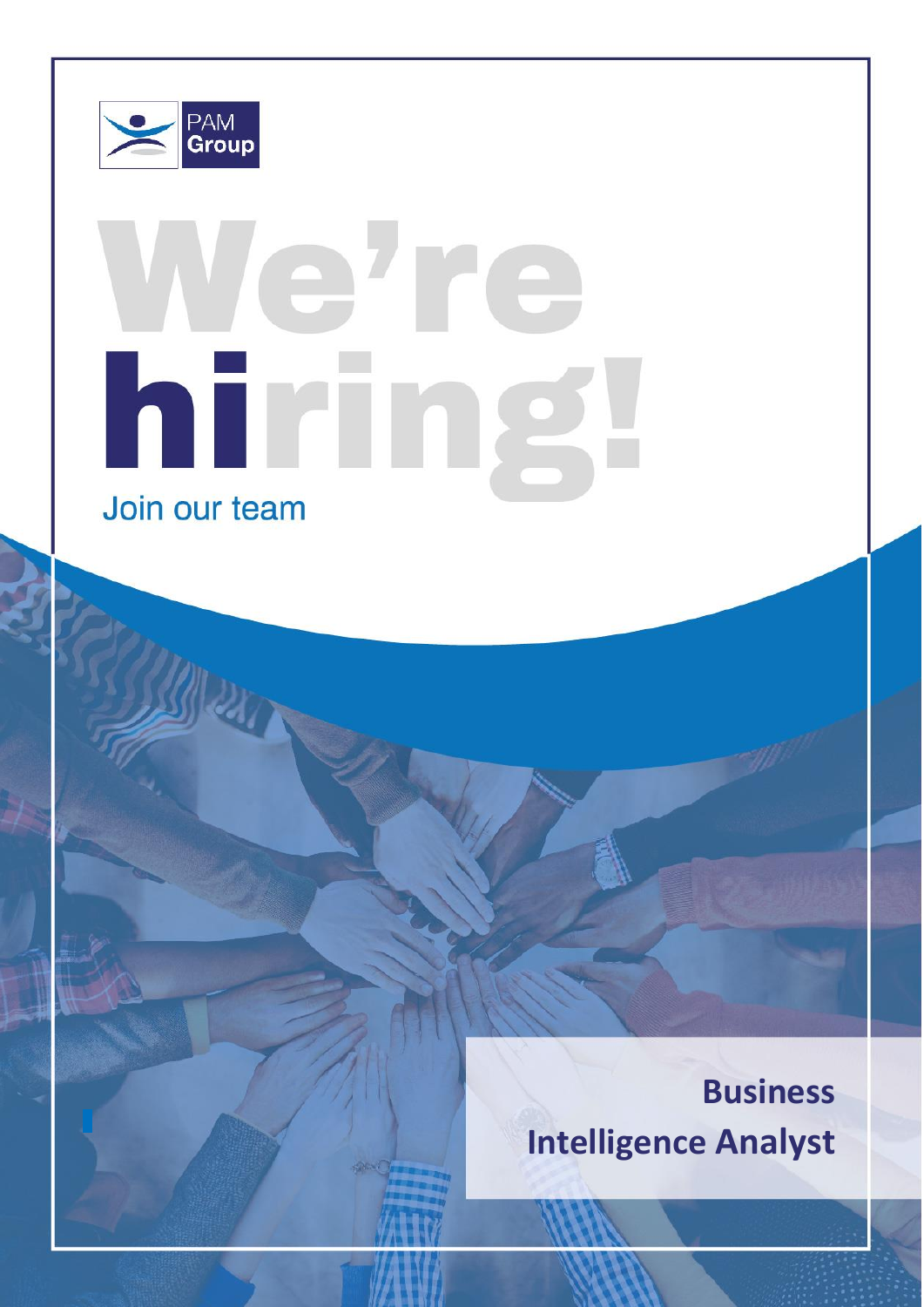

Role: Business Intelligence Analyst Based: Homebased & Warrington Head Office Reporting To: Head of Data & Analytics

### **About Us**

PAM Group has a workforce consisting of over 550 staff based regionally throughout the UK who provide a comprehensive range of high-quality services, delivered through a bespoke combination of on-site staff, remote services (including telephone & secure video conferencing) and clinic-based services via a UK wide network of PAM clinics.

Services are offered nationwide; we have established regional management teams to support clients locally. Supporting this is our extensive IT capability, recognised quality management systems and solid financial standing.

#### **Role**

We are looking for a talented and passionate individual who wants to develop their data skills. You would join a small team tasked with modernising PAM's data practices. Initially, this role would focus on forging relationships within the business and upgrading our existing excel solutions. However, there will be room to develop in all aspects of the data lifecycle (data engineering, BI & reporting, data science).

As a BI Analyst, you will be part of the team migrating PAM onto PowerBI and levelling up our reporting, transforming data from PAM's newly built data lake, and combining datasets to drive decision making.

- ❖ Build strong relationships with stakeholders and be an integral part of a team of data experts that will change the way PAM leverages data.
- ❖ Learn tools and skills to support the data team's development as we grow and tackle new data challenges.
- ❖ Build new and improve existing dashboards in PowerBI to enable stakeholders to make data-informed decisions.
- ❖ Scope requirements from stakeholders on data and reporting projects.
- ❖ Transform and combine data from various sources always using the right tool for the job (SQL, Knime, Python, AWS Glue, etc).
- ❖ Assist the business in understanding data and identifying gaps/opportunities in our reporting and how we use data.
- ❖ Handle ad hoc data and reporting requests to answer day-to-day business questions

#### **About You**

- ❖ Hold a bachelor's degree in a relevant course (Mathematics, Statistics, Computer Science, etc) or equivalent experience.
- ❖ Experience in creating and maintaining data dashboards/reports.
- ❖ Experience working with, and gathering, business requirements from stakeholders.
- ❖ Good knowledge of reporting software (PowerBI, Tableau, etc) and at least one data transformation language/tool (SQL, Python, R, Knime, etc).
- ❖ Ability to effectively prioritise and execute tasks in a high-pressure environment.
- ❖ Analytically minded and a creative problem solver.
- ❖ Motivated and enthusiastic, willing to learn, and get stuck into new challenges with the team's support.
- ❖ An interest in data visualisation techniques and conveying insights through data.

If you're looking for your next career move and are wanting to work with a rewarding company, please get in touch with our Recruitment department for a confidential chat about joining the PAM Team. [Recruitment@pamgroup.co.uk](mailto:Recruitment@pamgroup.co.uk)